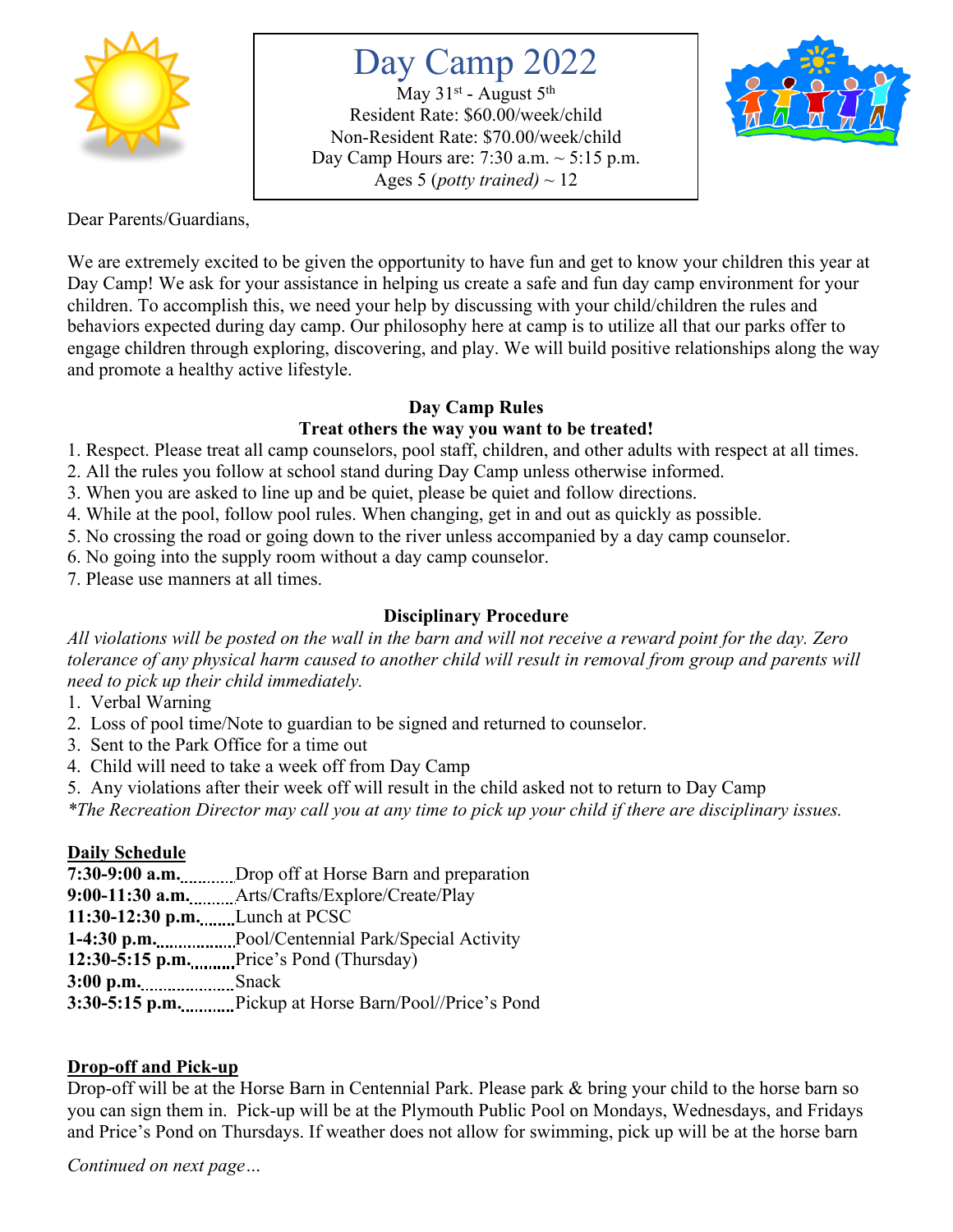and we will notify you via the Remind app. If there is severe weather when we are in the park, we will take the kids to Jefferson Elementary school until the severe weather has passed. When picking up, always park and come in to sign your child out. It is imperative that you **sign your child in when they arrive and sign them out when you pick them up EVERYDAY!** This is for your children's safety, which is especially important to us. Here is how you join the Remind app:

- 1) Download the Remind app on your smartphone.
- 2) Send a text to 81010 with our class code as the text: @6kd46f

#### **Payment**

Due on Monday while dropping off your child. The cost for city residents is \$60.00/week/child. For residents that live outside the city limits, the rate is \$70/week/child. Please pay cash or check (no debit or credit cards). Checks need to be made out to "City of Plymouth". Rates are **weekly** only, no daily rates.

#### **Food**

We will participate in the free lunch program provided by the Plymouth Community School Corporation. If there is ever a time when the school is not providing lunch, the Plymouth Park Department and our sponsors will provide lunch those days. We will also provide snacks. You are welcome to pack your own lunch and snacks if you prefer. We will not have access to refrigerators or microwaves.

#### **Transportation**

We may occasionally utilize the Plymouth Community School Corporation buses. You will be notified if we will be transporting your camper.

#### **What to Bring**

Every day children should bring a backpack containing the following with their name written on it:  $\sim$ swimsuit  $\sim$ towel  $\sim$ sunscreen  $\sim$ bug spray  $\sim$ change of clothing  $\sim$ water bottle

Children should not bring items from home such as water guns, play guns, toys (this includes fidgets, popits, whatever), ANY ELECTRONICS, pets, or anything they do not plan to share with the rest of the group. The Plymouth Park Department is not responsible for lost items.

This year we will take daily hikes and discover all the little creatures around us. One of our favorite crafts is making tie-dye shirts. We will visit the playgrounds, build castles, have treasure hunts, play capture the flag, have water wars, and have a great time all summer!

Feel free to take advantage of some of our other park activities. Swim lessons, both group and private, will be available Monday – Thursday. Please contact the Park office to schedule: 574-936-2876. Feel free to contact me at any time with any concerns or questions.

We look forward to having a great summer,

abby Callins

Abby Collins Recreation Director Plymouth Park Department parkrec@plymouthin.com 574-936-2876 (Park Office), 574-360-5148 (Cell)